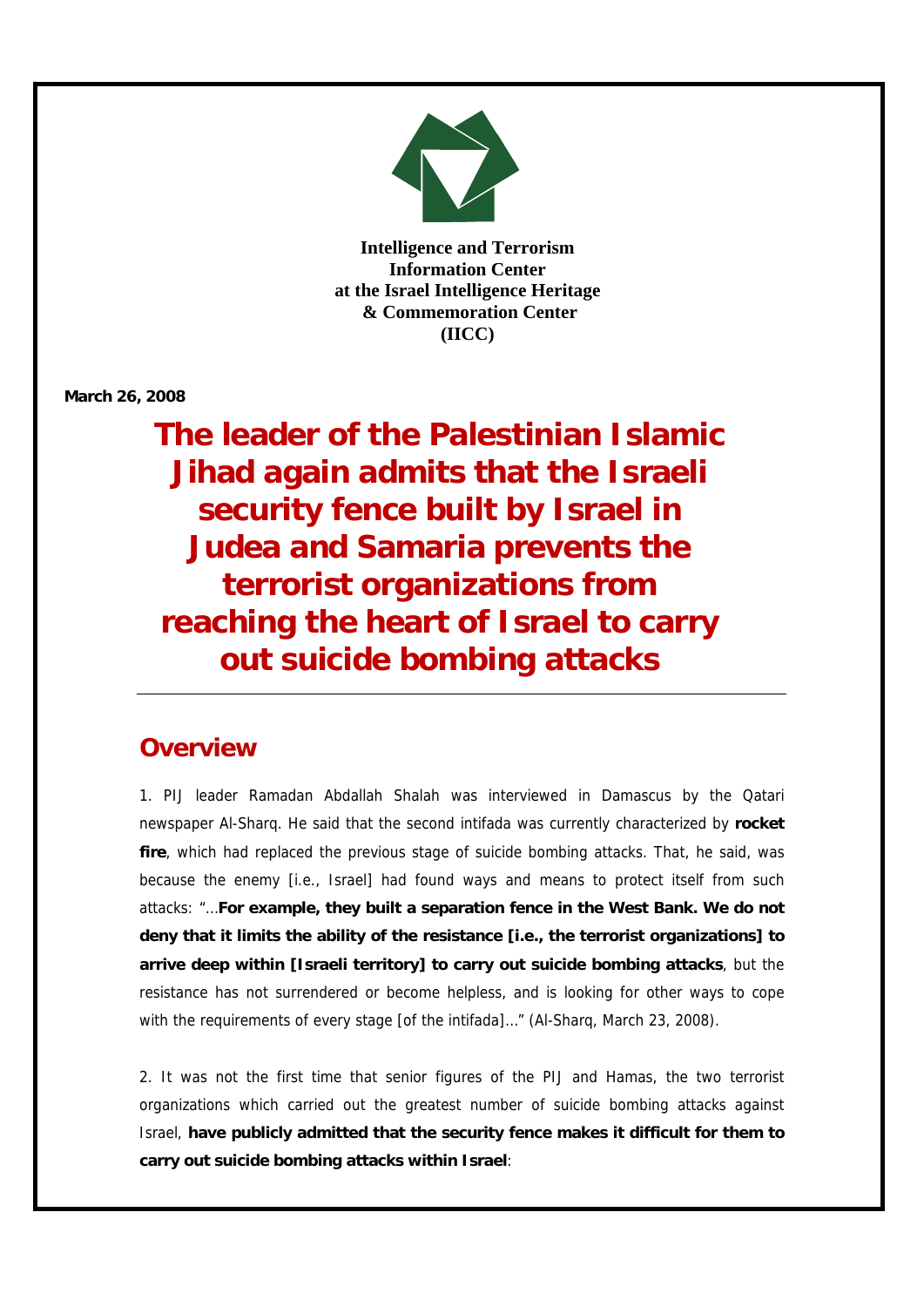1) PIJ leader **Ramadan Abdallah Shalah** told Hezbollah's Al-Manar TV that the terrorist organizations had no intention of abandoning suicide bombing attacks but that their timing and the possibility of carrying them out from the West Bank depended on other factors. "For example," he said, "there is the separation fence which is an obstacle to the resistance [i.e., the terrorist organizations], and if it were not there, the situation would be entirely different<sup>"1</sup> (Al-Manar TV, November 11, 2006).



**Ramadan Shalah interviewed by Al-Manar TV: "The fence is an obstacle to the resistance…" (November 11, 2006)** 

2) **Mousa Abu Marzouq**, deputy chairman of Hamas's political bureau in Damascus, was asked by a group of Egyptian intellectuals and politicians why the suicide bombing activity had decreased during since the Hamas government came to power. He said that "**[carrying out] such attacks is made difficult by the security fence and the gates surrounding West Bank residents**" 2 (Abd al-Muaz Muhammad, Ikhwan Online, the Muslim Brotherhood Website, June 2, 2007).

3. The security fence (which is still under construction) and successful Israeli security forces' counterterrorist activities are the two main factors behind the sharp decrease in suicide bombing attacks carried out by the PIJ, Hamas and other terrorist organizations. PIJ and Hamas leaders, when asked why there have been fewer suicide bombing attacks, **repeatedly admit that the security fence is in fact an obstacle to their capabilities to infiltrate Israel to carry out suicide bombing attacks**. That is in direct contradiction to Palestinian propaganda (including propaganda disseminated by the Abu Mazen-led Palestinian Authority), aimed chiefly at Western ears, which represents the security fence as

<sup>&</sup>lt;sup>1</sup> For further information see our November 15, 2006 Bulletin entitled "Ramadan Shalah admits that [Israel's security fence is an important obstacle to the terrorist organizations" at http://www.terrorism](http://www.terrorism-info.org.il/malam_multimedia/English/eng_n/html/pij151106e.htm)info.org.il/malam\_multimedia/English/eng\_n/html/pij151106e.htm.

<sup>&</sup>lt;sup>2</sup> For further information see our June 7, 2007 Bulletin entitled "Moussa Abu Marzouq, Deputy Chairman of the Hamas Political Bureau, admits that the Hamas government supports terrorism and [confirms that the Israeli security fence in the West Bank makes suicide bombing attacks more difficult"](http://www.terrorism-info.org.il/malam_multimedia/English/eng_n/html/hamas_060607e.htm)  at http://www.terrorism-info.org.il/malam\_multimedia/English/eng\_n/html/hamas\_060607e.htm.